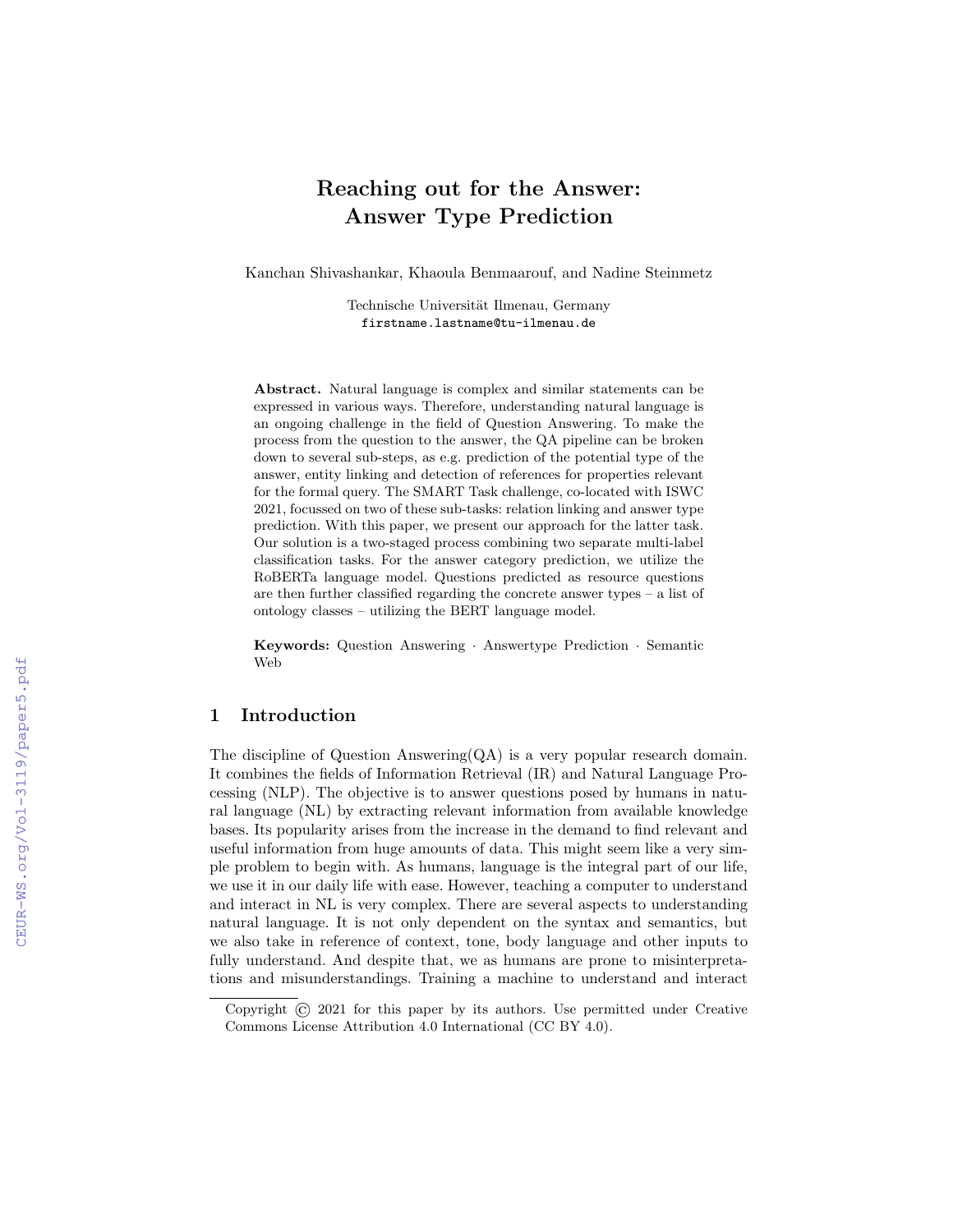with only written text makes it a real challenge and leaves no gap for mistakes. Additionally, once the text is correctly interpreted, extracting relevant information from the vast amount of information, is like trying to find a needle in a haystack. In general, there are two parts to solving this problem. The first part is to break down the question to extract its meaning. This also includes identifying the expected answer type for the question, which is the problem addressed in this paper. This transformation is performed using different tools from NLP. The next part is to use the extracted meaning to build a query. The query is used to find answers from the data source resp. knowledge base. The extracted answers are then sorted using ranking algorithms to prioritize the most accurate and relevant answer for the question.

The scope of this paper is the prediction of answer types for the question. The data source from which the answer must be retrieved can be structured data such as knowledge bases or unstructured data in the form of documents. In this paper, we are dealing with two popular KBs: Wikidata and DBpedia. We present our solution developed in the context of the SMART challenge (co-located with the ISWC 2021) – specifically Task 1: Answer Type Prediction. We took part in the challenge for both ontologies: Wikidata and DBpedia [13]. Both containing large and distinct answer type classes. The prediction task helps retrieve more accurate and relevant information, but is challenging due to the highly granular (Wikidata: 50k classes and DBpedia: 760 classes) nature of the classes available.

We propose a two-step approach to solve this problem. Firstly, a classification model is used at the higher level to predict the answer category based on RoBERTa. Secondly, to predict the more granular resource types, we use a second multi-label classification based on BERT. The remainder of the paper is organized as following: Section 2 we give an overview on the evolution of the field of Question Answering, KBs and the state of the art methods. Section 3 defines the characteristics of the datasets used. Section 4 introduces our approach. This is followed by a detailed evaluation in Section 5. We conclude with some remarks and scope for future work.

## 2 Related Work

"Can machines think?" This is one of the most popular questions of the 20th century, posed by renowned Mathematician Alan Turing in his paper "Computing Machinery and Intelligence" [17]. This paper led to the birth of what we today call as Artificial Intelligence (AI). In his paper, the author proposes a simple yet complex problem - the Turing Test. The rules to perform the test however simple, achieving a machine to pass the test is quite complex. The test  $-$  simply put – requires a machine to interpret and generate natural language. This is the main objective of all the tasks in Natural Language Processing (NLP). NLP is one of the widely researched fields in AI. From CAPTCHAs, chatbots to the voice activated virtual assistants – all fall under the applications of NLP.

Question Answering is an advanced form of Information Retrieval(IR) systems that help extract concise and short answers from a pool of information to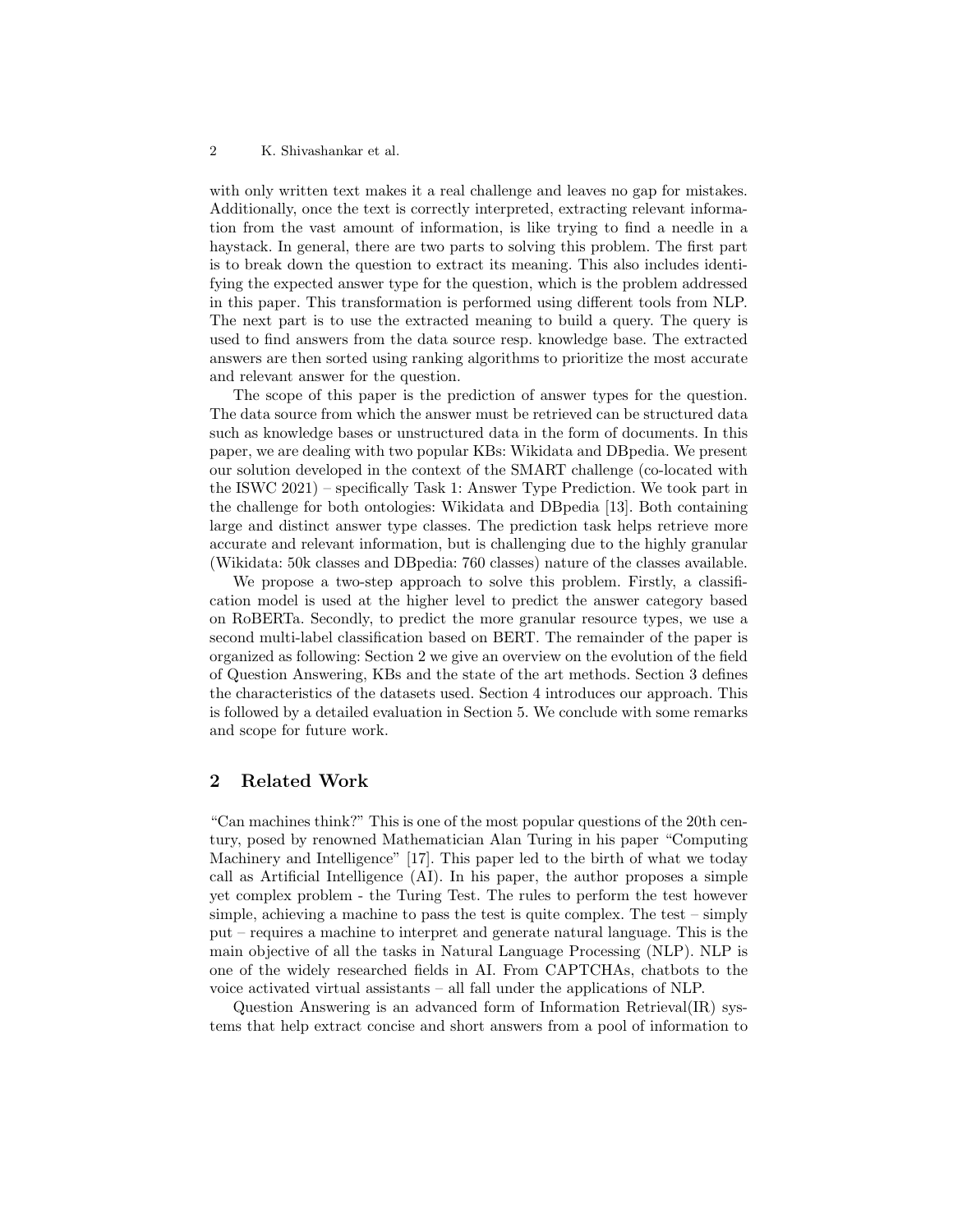answer a NL question. There are many architectures to define a QA system but it consists of 3 main parts: question processing, document processing and answer processing. The question processing step involves extracting important information from the question like keywords and answer type. In document processing, a subset of relevant information (for example paragraphs) is selected which could potentially contain the answer. The final stage of answer processing performs detailed analysis of the extracted information from the previous stage in order to locate and extract the answer [11].

Obviously, approaches have evolved over time. The most basic is a linguistic approach, breaking down the question with different text processing techniques such as tokenization, POS tagging and parsing to build a query. Easy access and availability to huge amounts of data, made statistical approaches advantageous. They outperformed traditional linguistic approaches. Another important approach to mention is the pattern matching approach, ideally used in instances which require less computational power with predefined templates or formats for question answering. Both linguistic and statistical approaches are suitable for only closed domain applications [14].

Knowledge Bases(KB) contain information of real world entities as nodes and relations as edges. Each directed edge with head entity and tail entity constitutes a triple also called as a fact. These facts can be accessed through a query language called SPARQL, however, it requires expert knowledge of programming and is difficult to learn for non-programmers. The KBQA systems allow lay person, access to the information, by posing a natural language question. The question is internally converted into a SPARQL query, which retrieves the answer, all without requiring the knowledge of the underlying schema. The underlying process comprises of two main steps namely, Entity (subject or object) Linking and Relation (predicate) Linking. This forms the main pipeline of a KBQA system[2].

Several existing methods for KBQA directly parse the natural language question into a structured query using semantic parsing including syntactic parsing, semantic role labeling etc. Some of them map the natural language question to a triple-based representation, but they fail to capture the original semantic structure of question using triples[7]. Keyword based methods use keywords in the question and map them to predicates by keyword matching. They are successful in answering simple questions and needs to be extended to complex questions. Keyword matching is difficult as it can have many representations in the natural language. This can be solved to an extent by generating alternative queries, but results in many candidate answers to choose from[6].

QA systems can be based on different types of KBs: semantic knowledge graphs (as it is for this paper), relational databases or simple document collections [1]. A knowledge Based Question Answering System (KBQA) is equipped to answer questions on the knowledge stored. With the evolution of KBs and NLP, today the challenge is to answer complex questions with multiple relations amongst multiple subjects. It involves multi-hop reasoning, constrained relations, numerical operations or a combination of the above [4].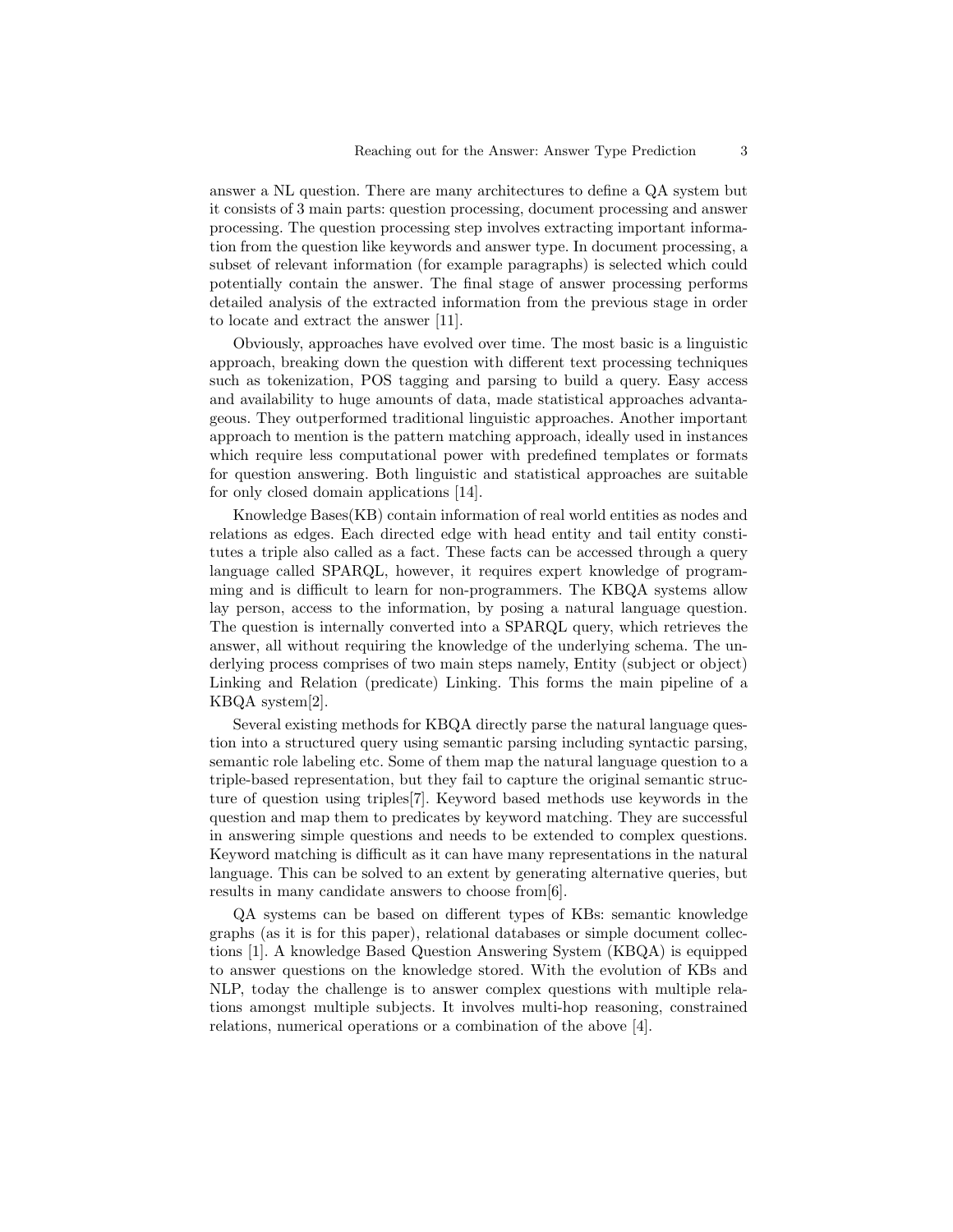Some of the state-of-the-art solutions consist of complex end-to-end neural network models, performing well on various NLP tasks. But they require a lot of computational power, time to train the networks and limit the opportunity to fully understand the underlying problem. The SMART challenge took place for the second time in 2021. The previous edition was co-located with the ISWC 2020 and lists eight participants for the answer type prediction task [12] The best approach used BERT (Bidirectional Encoder Representations from Transformers) and achieved accuracy  $> 95\%$  for category prediction and  $> 70\%$  accuracy for DBpedia and 68% accuracy for Wikidata resource type predictions [16], proving the performance of neural network models in KBQA systems. But these systems fail to understand the nuances of NL beyond the training data.

Although statistical approaches seem like the best option, the complexity of languages and limit on the computational power requires us to use a combination of both. A hybrid approach combines analytical approaches with statistical approach to build adaptable systems with better performance. The semantic parsing technique aims at representing semantic structures of the questions, and neural networks have shown promising results in KBQA. Combining the semantic parsing and neural network has shown promising results for several KBQA datasets [15] [10].

Answering complex questions using knowledge bases is an open and challenging task. However, there are many challenges to overcome. Multiple predicates are required to constrain and query the answer set. Each KB has a unique underlying ontological structure. The nuances of natural language and complex questions consisting of multiple entity-relation pairs, introduces an additional challenge. There also exists multiple entities in the knowledge base with the same name, which creates ambiguity.

## 3 Data Analysis

Data analysis is an essential step to get to know the data. It provides insight into the quality and features of the data and helps to decide the type of preprocessing steps to be utilized. In machine learning, quality and quantity of the dataset (train and test) both determine how well the model performs. High quality of the training data improves the models learning curve. Supervised Learning also requires that the data is labeled accurately. Failure to remove or correct noisy data results in wrong predictions. Some of the examples of noisy data are missing or null values, duplicate data, mislabeled data etc. The datasets are based on two different knowledge bases: Wikidata and DBpedia, with different ontologies. Wikipedia is a large collection of structured data, across multiple disciplines and languages. There is a great potential for this data to be searched, analyzed and reused. But this data cannot be easily accessed, queried or downloaded due to lack of management of data. Wikidata aims to overcome such inconsistencies by creating new ways for Wikipedia to manage its data on a global scale [3]. The DBpedia community project also extracts structured, multilingual knowledge from Wikipedia info boxes and tabular summaries and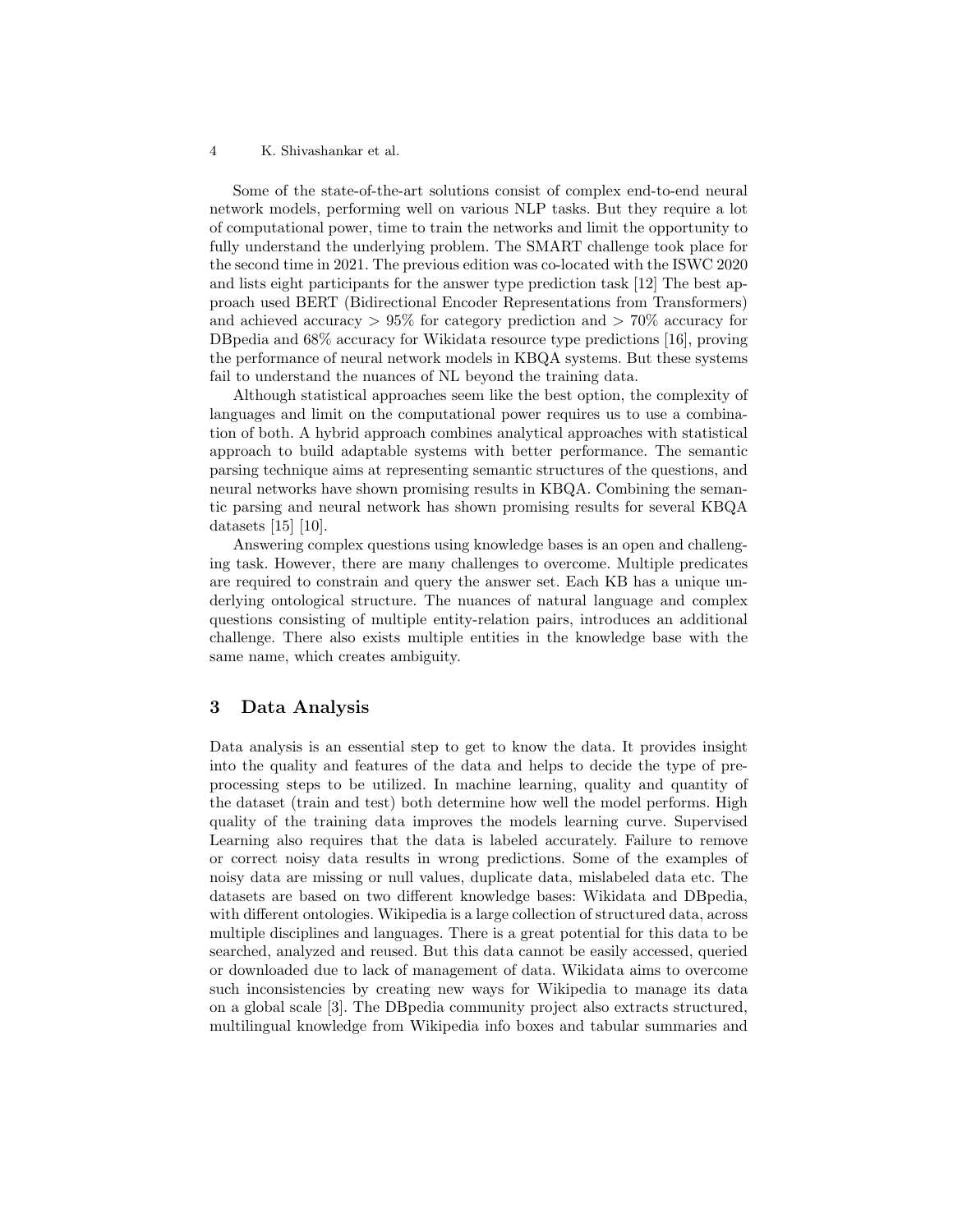makes it freely available on the Web using Semantic Web and Linked Data technologies [8]. The structured data can be used to query information from Wikipedia content.

The datasets are provided in json format. Training data fields include

- (a) unique ID
- (b) question
- (c) answer category
- (d) answer type

The test datasets only contains fields (a) and (b).

There are 3 different answer categories: boolean, literal, and resource. Literal has three different answer types: number, date and string. The answer type for the category boolean is also a boolean. The answer category resource requires a list of classes from the respective ontology: 760 classes for DBpedia and 50k classes for Wikidata. We performed some pre-processing and analyses on the datasets. Firstly, to have more data for training the model, we have merged the training datasets of SMART 2020 and SMART 2021 challenges. The combined dataset is checked for null and duplicate values and removed from the dataset. Table 1 provides details on the training and test datasets.

Table 1: Statistics on SMART Task Training Datasets.

|                             |       |       | Knowledge Base SMART 2020 SMART 2021 Total Training Data Test Data |       |
|-----------------------------|-------|-------|--------------------------------------------------------------------|-------|
| Wikidata                    | 18251 | 43554 | 46713                                                              | 10864 |
| <b>D</b> B <sub>pedia</sub> | 17571 | 36670 | 39508                                                              | 10093 |



Fig. 1: Category distribution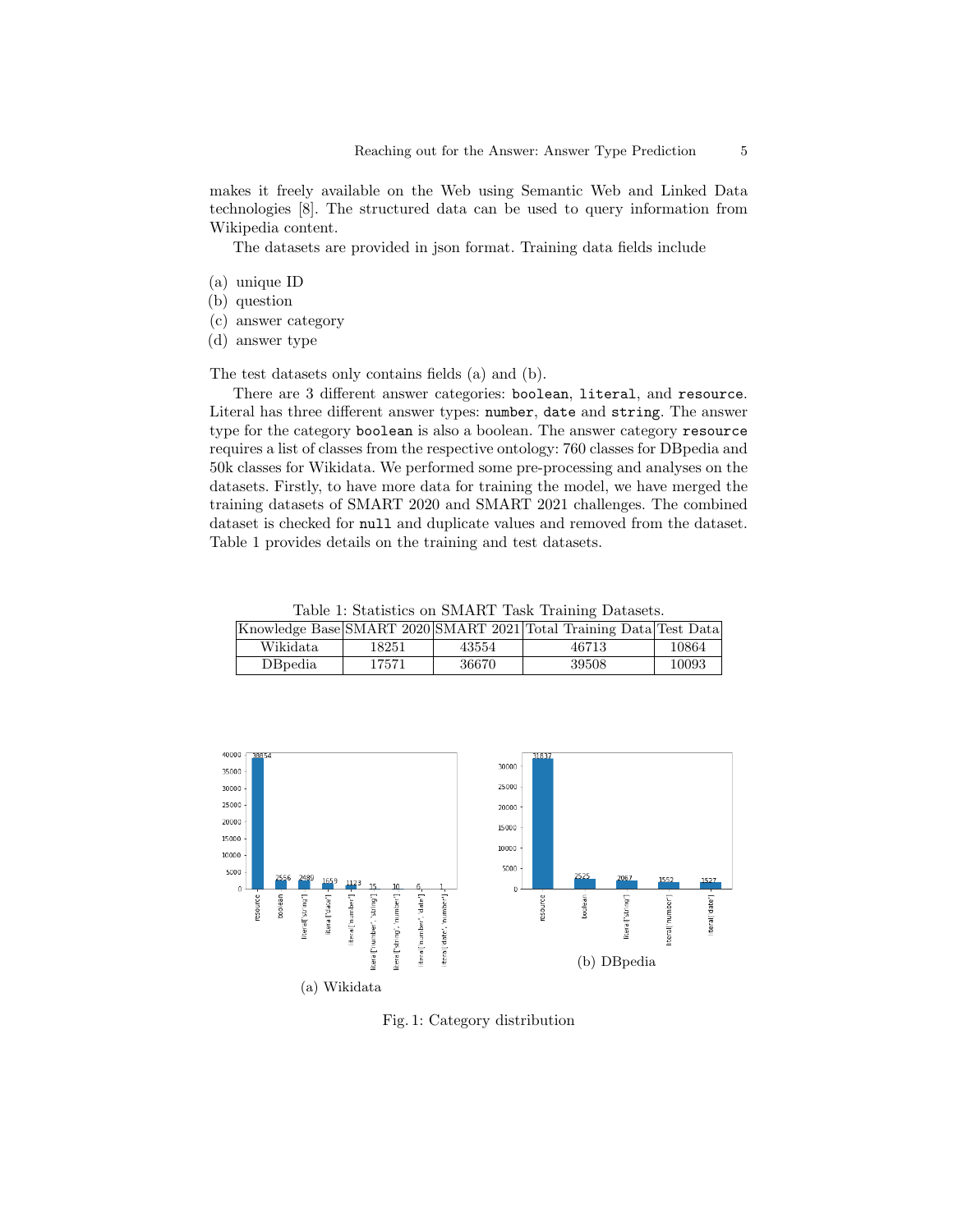In addition, we also identified the distribution of different answer categories and types present in the dataset. The most commonly occurring category is resource with around 80% of the questions belonging to this category. We also found erroneous labels for category and type fields in the Wikidata training dataset. As shown in Figure 1, there are a few records with multiple different types for the literal category, as e.g. number and string both for the same record.



Fig. 2: Commonly occurring Resource Type labels

The top 10 commonly occurring resource types for both datasets are shown in Figure 2. The Wikidata training dataset contains many questions about persons, and locations on second place. For the DBpedia dataset it is vice-versa. The DBpedia training dataset contains 380 different classes of the DBpedia ontology. 62 classes only occur once in the dataset. For the Wikidata dataset these numbers are 3,311 and 1,027 respectively.

## 4 Method

Our prediction approach consists of two parts: category prediction and resource type prediction. Both parts are multi-label classification problems, but with different degrees in terms of number of class labels. Figure 3 depicts our overall process.

#### 4.1 Category Prediction

The label categories are split into 5 main classes: resource, literal-number, literal-string, literal-date, and boolean. Thus, this part is treated as a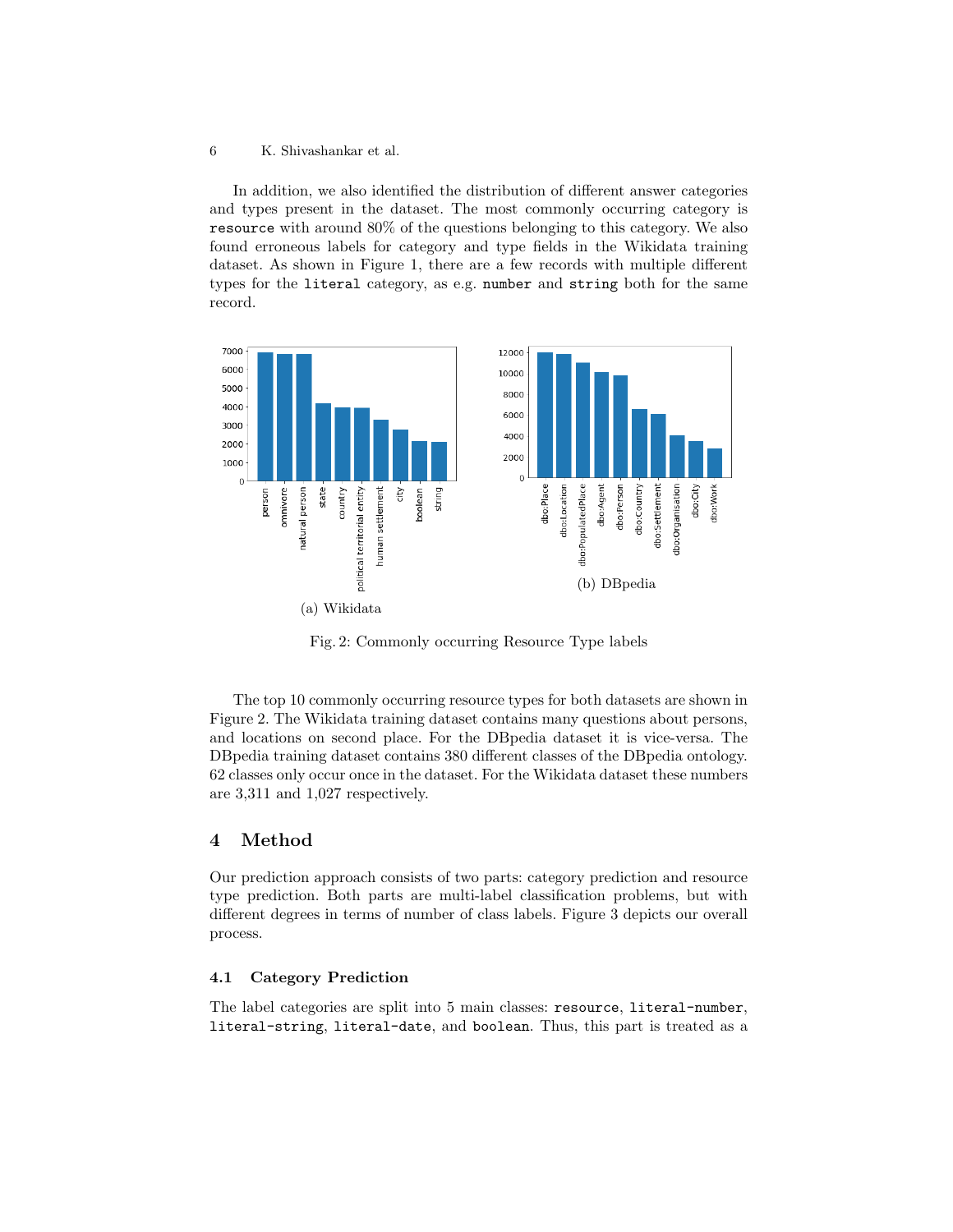

Fig. 3: The overall prediction process in two stages.

classification problem with five different classes. RoBERTa (Robustly optimized BERT Pretraining Approach) is an optimized version of the BERT model with some modification to the key hyper-parameters [9]. We use the roberta-base pretrained model from the transformers library for both tokenizer and the sequence classification model. Transformers is a huggingface library for NLP, with state of the art general purpose architectures and pre-trained models readily available for use. This model is trained on a large corpus of data in English language and is a case-sensitive model.

Pre-processing BERT can take up to two sentences as input. The second sentence is used in case of a classification task and both sentences are separated by special tokens. The input data for training the classification model should contain the input text, in this case the question and also the expected label i.e, answer category. The model expects a numerical representation of the textual input. This process is called word embedding. First step is the tokenization where the text is split into a sequence of words. Some words are further split into sub-words or characters. This is due to the limitation of words that can be represented in the vocabulary. These tokens are replaced by the indices of the vocabulary. We use a pre-trained tokenizer for our model.

The RoBERTa tokenizer is derived from the GPT-2 tokenizer, using bytelevel byte-pair-encoding, which is a form of sub-word tokenization. It has been trained to treat spaces like parts of the tokens, so a sub-word/sub-string that occurs at the beginning of the word (without space) will be encoded differently from the one found at the end of the word (with space). Words not present in the vocabulary are marked as unknown tokens. The batch encoding method of the Roberta tokenizer takes the question in textual format and returns two outputs: input ids and attention masks. The input ids is a list of indices for the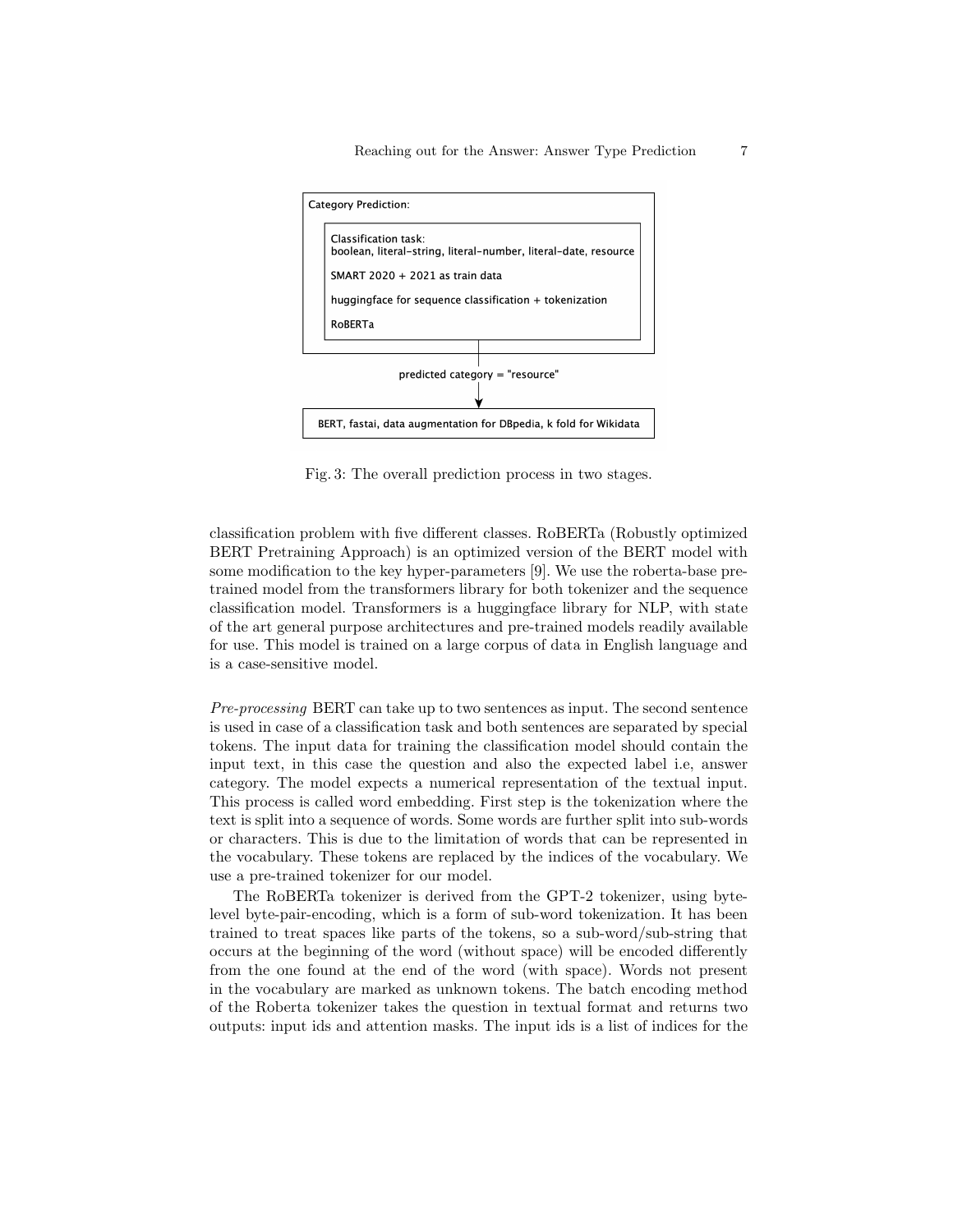tokens from the vocabulary with separator tokens CLS and SEP to indicate the beginning and the end of the input to the model. The input questions are also padded to have a uniform length across all input questions. The attention mask consists of sequence of 1s (text) and 0s(padding) to distinguish between the text and the padded sequence to the BERT model. All the questions are padded to the maximum length of 64. This step is repeated for the test data questions.

Label encoding is performed to assign a unique integer for each category label. Boolean and resource category names remain the same. We flatten the category for literal by combining with its types (i.e, integer, string and date) to produce new labels (i.e, literal-integer, literal-string, literal-date). The 5 category labels are defined as a new column in the data frame.

Training The RoBERTa sequence classification model is built using the BERT base architecture with 12-layers, 768-hidden, 12-heads, 125M parameters. The classification model is defined with the number of classes required for the classification task, in our case 5. The training dataset (tokenized questions and encoded labels) is split in the ratio of 80:20 for training and validation. The classifier model is fine tuned on the training data for 4 epochs, using a batch size of 32 and learning rate=2e-5, with Adam optimizer. Accuracy is the measure of validation for classification task and categorical cross entropy as loss function. For both, Wikidata and DBpedia, we achieved a training accuracy of 98% and validation accuracy of 97%.

### 4.2 Resource Type Prediction

In case the category prediction, assigns the resource category to a question, the next steps are processed to predict the concrete answer types from the respective ontology.

Pre-processing For the different classification processes for DBpedia and Wikidata, we utilize the same pre-processing pipeline except for the first step: For DBpedia, we remove the prefix from the class labels, then apply lowercasing, and resolve the camel case format. For instance, dbo:TelevisionShow is transformed to television show. The Wikidata type labels remain unprocessed.

To extend the training data, several augmentation strategies might be applied. For our approach, we utilized the Copy-Paste method three times. Thus, the sample size of DBpedia is increased to 102,612 records and to 72,336 records for Wikidata.

The questions, class labels are assigned to blocks. We remove duplicates inside the block, create an indexation between the index of the label inside vocabulary and their block index. We add class labels from the vocabulary that do not exist in the training data. Then, the labels are merged inside the sentence randomly.

The questions syntactic order is shuffled in three different orders and recombined. We utilize lists consisting of: question, length, block, relations.Training data Q is appended into these lists separately and then the question list is split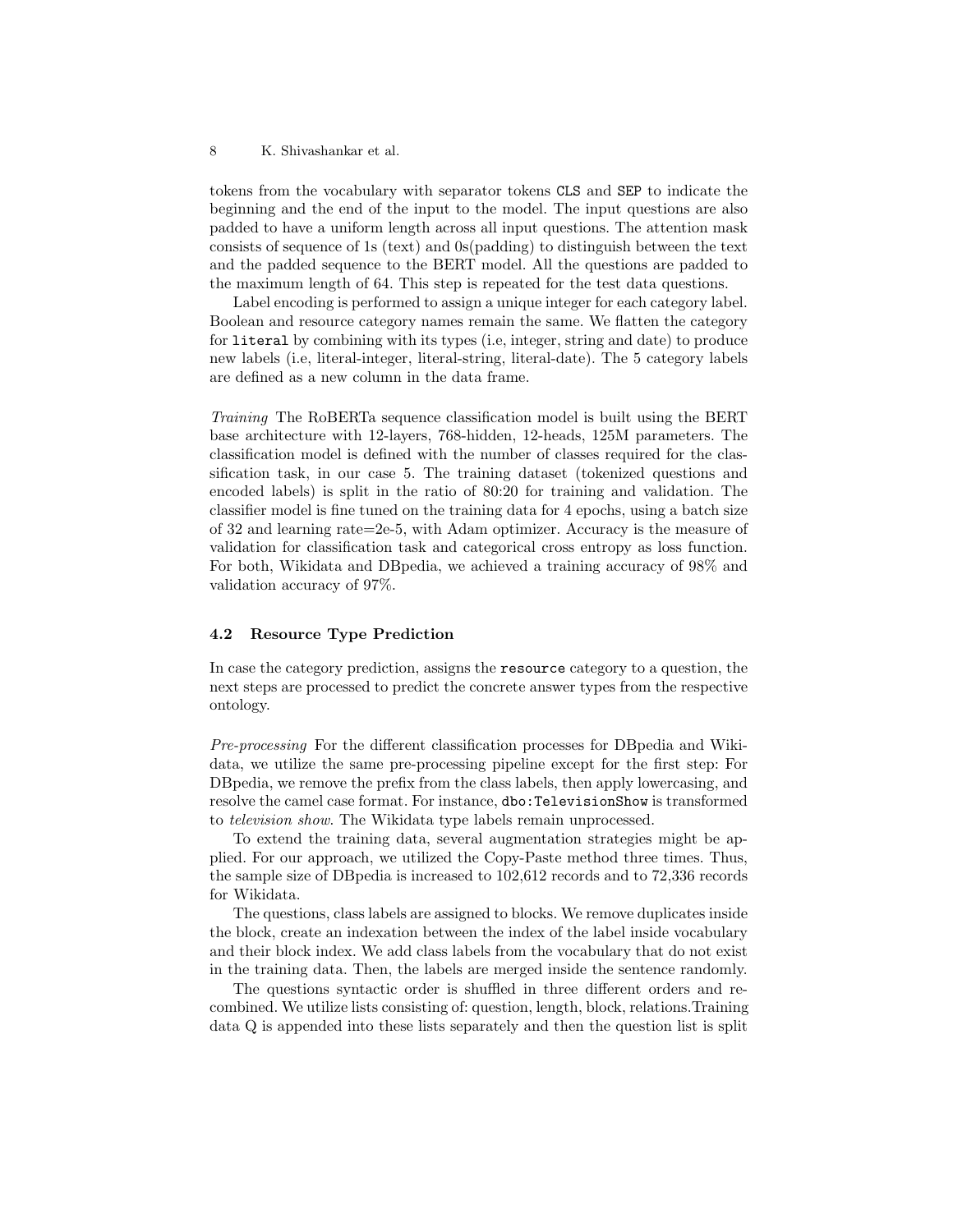into Q1 and Q2. The subsequent data is appended randomly into split question lists. Also, duplicates are removed.

For the tokenization step, we utilized the FastAiBertTokenizer within the fastai library as described in [5].

Training We utilized pre-trained model BERT BASE UNCASED which is not casesensitive and has a much lower number of layers compared to the BERT LARGE model. The loss function algorithm is used as binary cross entropy with logistic losses which applies a sigmoid activation layer to the output of the binary cross entropy layer to be mapped to 0 or 1. We achieved higher accuracies when using binary cross entropy compared to multi-label entropy. The maximum sequence length was set to 256, with a batch size of 32, and the model is trained for 20 iterations.

In terms of validation, we evaluated three different validation methods: static 80/20 split, static 99/1 split, and k fold cross validation with 3 folds. The results achieved are shown in the next section.

## 5 Evaluation

In this section, we present the evaluation results for our approach at the SMART challenge edition of ISWC 2021. The following metrics have been used for the evaluation:

- Accuracy: for category prediction (the percentage of questions classified in the correct category).
- Lenient NDCG@k: for DBpedia type prediction, measures the distance between the predicted type and the most specific type of the answer.
- MRR: for Wikidata type prediction, the Reciprocal Rank (RR) is reciprocal of the rank at which the first relevant type was retrieved, averaged across all types retrieved gives the Mean Reciprocal Rank.

The best results achieved by our two-staged approach are shown in Tables 2 and 3. The category prediction achieved an accuracy of 0.991 for both datasets and is best among all participants. As stated in the previous section, we evaluated different combinations of validation approaches and our data augmentation strategy. For DBpedia, we achieved the best results using the static 80/20 split for validation and the data augmentation strategy as described in Section 4.2. For Wikidata, data augmentation did not achieve an improvement of the results, therefore we skipped it. But, the cross validation using three folds achieved the best results compared to the static 80/20 and 99/1 splits.

## 6 Conclusion

In this paper, we presented our solution for an answer type prediction task as proposed by the SMART challenge co-located with ISWC 2021. We used two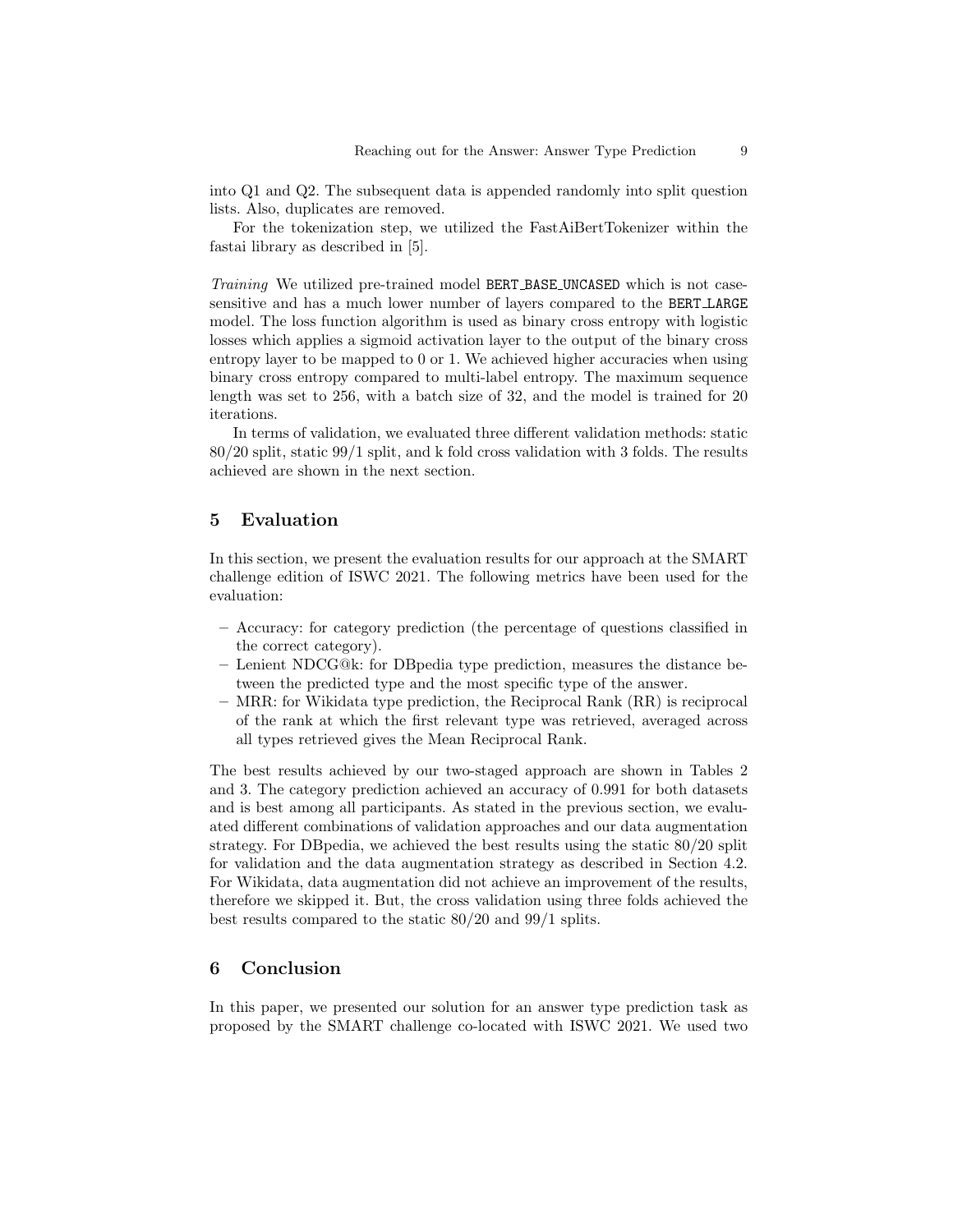Table 2: Results of our approach and the best competitor at SMART task 2021 challenge for DBpedia

|                 | $\parallel$ category accuracy NDCG@5 NDCG@10 |                     |       |
|-----------------|----------------------------------------------|---------------------|-------|
| our approach    | 0.991                                        | 10.734              | 0.658 |
| best competitor | 0.984                                        | $\vert 0.842 \vert$ | 0.854 |

Table 3: Results of our approach and the best competitor at SMART task 2021 challenge for Wikidata

|                 | $\vert$ category accuracy $\vert$ MRR |       |
|-----------------|---------------------------------------|-------|
| our approach    | 0.991                                 | 10.45 |
| best competitor | 0.98                                  | 0.7   |

different multi-label classification approaches for the category prediction and the type prediction for resource questions. Our results show that there is a significant difference between the necessary handling of the the datasets for the DBpedia and Wikidata. Obviously, Wikidata is a lot harder to train and achieve good results. As there is potential for improvements regarding our approach, we consider more intelligent data augmentation processes. The datasets are both very imbalanced regarding the distribution of type assignments especially for specific ontology classes. Therefore, it might be helpful to support the training process with more balanced data. Obviously, the difficult part of the challenge are resource questions and the prediction of the ontology classes. Future work will therefore include an investigation if the prediction of classes can be transformed independently from the requested ontology. Questions with similar type lists from both datasets could be consolidated – which would require a class mapping between the ontologies – and then the training process could benefit from a enhanced amount of different variants of resource questions with similar answer types.

# 7 Acknowledgements

This work was partially funded by the German Research Foundation (DFG) under grant no. SA 782/30-1 and STE 3033/1-1.

## References

- 1. Barlas, I., Ginart, A., Dorrity, J.L.: Self-evolution in knowledge bases. In: IEEE Autotestcon, 2005. pp. 325–331. IEEE (2005)
- 2. Buzaaba, H., Amagasa, T.: Question answering over knowledge base: a scheme for integrating subject and the identified relation to answer simple questions. SN Computer Science 2(1), 1–13 (2021)
- 3. Denny Vrandečić, M.K.: Wikidata: a free collaborative knowledgebase (2014)